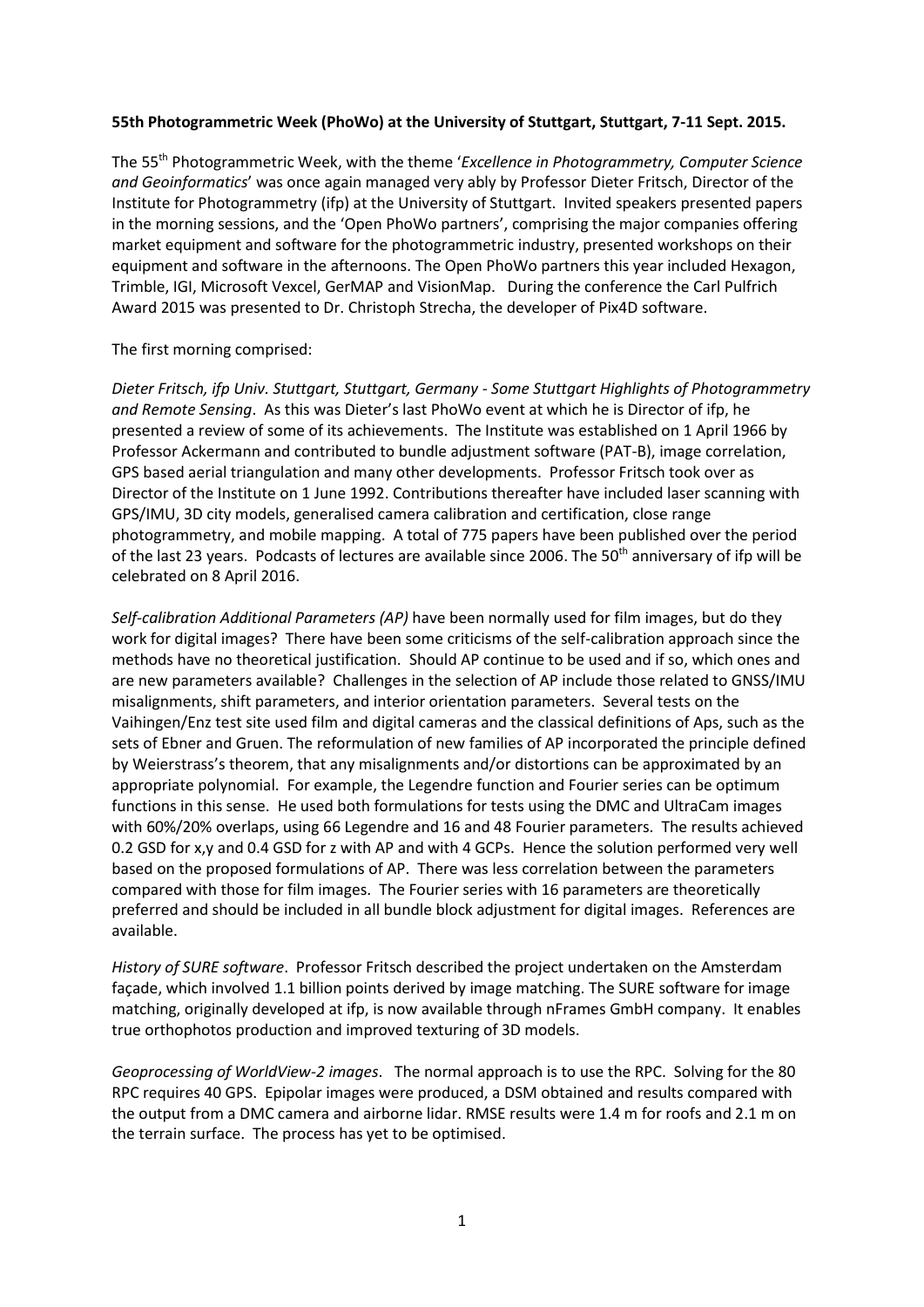#### **Presentations on the latest technology developments by the Open PhoWo partners.**

## *John Welter, Hexagon Geospatial Division, Heerbrugg, Switzerland - Sensors to Solutions – Data to Information.*

The sensor portfolio includes: DMCIII, ADS100/120, RCD30 and the penta/oblique RCD30. DMCIII has 50% more CMOS pixels. ADS100/120 now also has 120 mm focal length. Software includes improved HxMAP workflow, RealCity, Leica Building Finder. Lidar includes bathymetric offering amongst 4 systems, based on modular solutions. Mobile mapping includes Pegasus:Two and Backpack systems. Railway and CPR solutions are also available. UAV systems include the Swiss based Aibotix drones and the Dragon 50, which can fly at 10,000 feet ASL and are intended to differentiate from the normal market. HxIP is a unique program for professionals based on a subscription service similar to Apple iTunes.

## *Tobias Heuchel, Trimble, Stuttgart, Germany- 'Providing Accurate Answers Fast is Crucial – An Overview.*

Trimble has expanding solutions for photogrammetry and remote sensing. Land mobile mapping Mx7 includes 6 cameras 360° coverage, GNSS and laser scanners. 3 lidar systems are available for aerial mapping. For UAS, the new high precision UX5, ZX5 modular, UX5 with Sony 36 Mp camera, with 3 lenses which can achieve GSD as small as 1 cm. gBOX GNSS receiver, and GNSS inertial combination. Trimble imaging software is available for frame and pushbroom sensors. Remote sensing software includes eCognition and SATMaster.

# *Philipp Grimm, IGI, Kreuztal, Germany (IGI – Integrated Geospatial Innovations) 'Expanding Solutions for Photogrammetric and Remote Sensing Professionals.*

SMU-2 mobile mapping control rack; Quattro DigiCam with various capabilities, large format, CMOS sensor in multiple configurations. Workflows include IGI Match with SURE for textured matching. Navigation in absence of GNSS was tested for measuring tunnels for underground railways. GCPs were measured at every 150 m and an accuracy of 2.2 cm was obtained.

*Alexander Wiechert, Microsoft Vexcel, Graz, Austria - UltraCam and UltraMap – An Update* 4 cameras are available with various capabilities and prices. Eagle has various lenses and is upgradable, now comprising 2300x14700 pixels. Osprey has been upgraded with increased coverage for the nadir camera. Osprey Lite is also available with RGB only. UltraMap is available in various modules and versions – colour matching on colour images. Very good visualisation tools for many tasks and editing 3D data. Next year will see the release of 3D TINS.

### *Werner Mayr, GerMAP, Welzheim, Germany - UAVs for Production.*

He showed various types of UAVs for different payloads. G130 fixed wing with 130 cm wingspan, G180 fixed wing for 1.2 kg payload, G212 with suspension mount; G400V vertical take-off with 4.2 m wingspan and 3.7 kg payload; the company use multi-copters provided by other companies that are used for surveillance.

## *Yuri Raizman, VisionMap, Tel Aviv, Israel VisionMap - A3 Edge – A Single Camera for Multiple Solutions*.

The A3 Edge has 2 telescopes with FOV of 110°, acquiring 700 Mp for vertical and oblique images. Several versions are available, some for manned aircraft and for UAS. Lightspeed photogrammetric software is provided for processing. The system can image up to 11,000 km/hr with high flying height and has the highest orthophoto production rate of 9000 km<sup>2</sup>/day. An example was shown of results of aerial triangulation without GCPs accuracy with an accuracy of 20 – 50 cm. Thermal imaging is also available.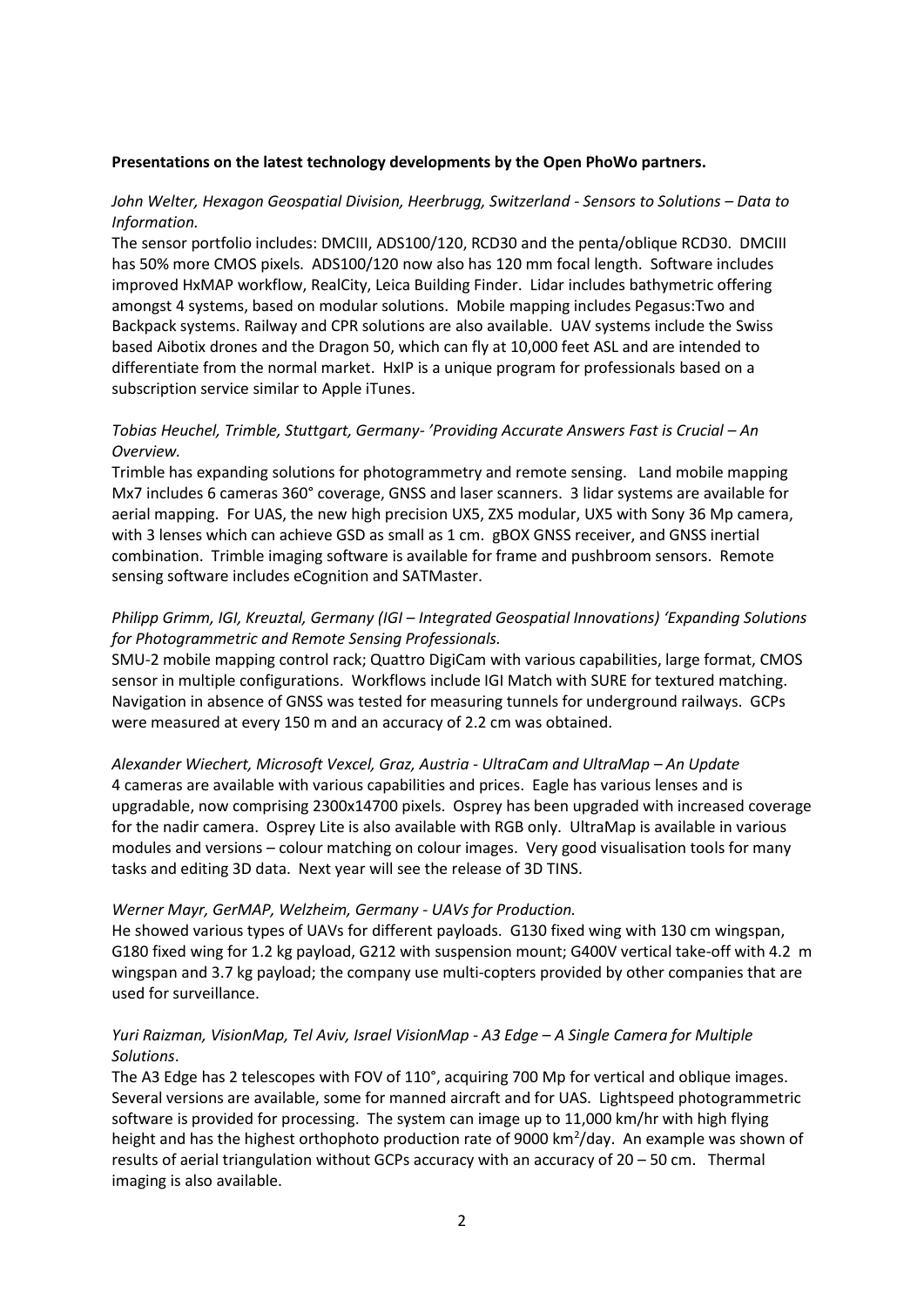## *Chance Coughenour, ifp Univ. Stuttgart, Stuttgart, Germany - The Marie Skłodowska-Curie ITN-DCH Project – Overview and Scientific Work.*

The digital heritage project plans to integrate all types of data for several case studies. Archaeological sites include Asinou (Cyprus), Donaustauf Castle (Germany) which is said to date back to 500BC, Ilmendorf (southern Bavaria in Germany) and Carnuntum (Austria) outside Vienna. Virtual reconstruction is done in cooperation with 7reasons (Vienna).

## **1st Topic: "Remotely Sensed Data Acquisition – An Update**

*Fabio Remondino, Fondazione Bruno Kessler, Trento, Italy - Oblique Aerial Imagery – A Review.* The systems available for oblique imaging were reviewed, including sweeping, 3, 4 and 5 separate cameras. The Maltese-cross layout providing 5 views is the most common configuration with RGB and sometimes NIR in the vertical. Pros – multi views, wide coverage, possible automation of processing. Cons – occlusions, but the data can lead to 3D views with texture. 3D cadastre may also be available with various levels. Problems: flight planning, processing because of convergent images increases processing time.

A simulated flight plan with high tilt angles of 45° was tested demonstrating the high redundancy of homologous points. Flight plans were tested with 60/40 and 80/80 overlaps. The highest redundancy led to highest accuracy. Workflow would rely on GNSS/IMU data. For matching, images with the same tilts were used.

An ISPRS/EuroSDR bench mark test is being undertaken with GSD 10 cm and more than 1000 images. Area 1 – Dortmund, Germany with 1200 images. Area 2 - 900 images. Tests ran on the data. Nadir compared with oblique images – 6x less tie points. There were only a few matches across obliques. Self-calibration is mandatory. 80/80 gave the best results. The results of a questionnaire to users and mapping authorities have been published in GIM Vol 28 (12) 2014. Vendors and users generally agreed on answers – identification/mapping tasks have priority, oblique images are best for identifications of features. Maximum GSD was 19 cm, but they prefer 10 cm. Overlap of 60/60 was preferred.

Conclusions: Oblique images will probably become standard, but will not replace nadir images. There are many applications. The mapping agencies are adjusting so as to cope with oblique images. They need a new approach for flight planning and processing the images. Additional costs may be compensated by benefits of denser point clouds, higher reliability and true orthophotos. New solutions are needed to derive structure information.

Open issues – scales and radiometry changes, correct identification of points, processing time, fusion of points and interpretation of details. Competitors are UAS close to features on the ground.

# *Georg Bareth, Univ. Cologne, Germany - 3D Data Acquisition to Monitor Cropping Systems: Sensors and Methods.*

Motivation: Precision agriculture for estimation of biomass for crops such as rice, maize, grasslands. Limitations of remote sensing are clouds, repetition rates, resolution, costs. Opportunities available for airborne systems are field borders and resolutions. Self-driving spraying devices are now available. Objective is to acquire 3D data of plant height for biomass estimation which is a key parameter. Hyperspectral data is an option for chlorophyll determination. Nitrogen index (NNI) needs to be optimised. All types of sensors are in use for precision agriculture, especially TOF (time of flight cameras), and ultrasonic sensors, N sensors to measure nitrogen content. Multi-temporal crop surface models are measured many times during crop growth. Hence it is possible to calculate plant growth during a period in the growth season and consider stress on plants. TLS data is derived of the fields by oblique scanning with RTK GNSS. Also multi-copter UAV with RGB sensors are used. SfM is used for matching points for 2.5D surface models using low cost cameras. Very reliable measurement of plant height obtained is possible using lidar and UAV systems and also against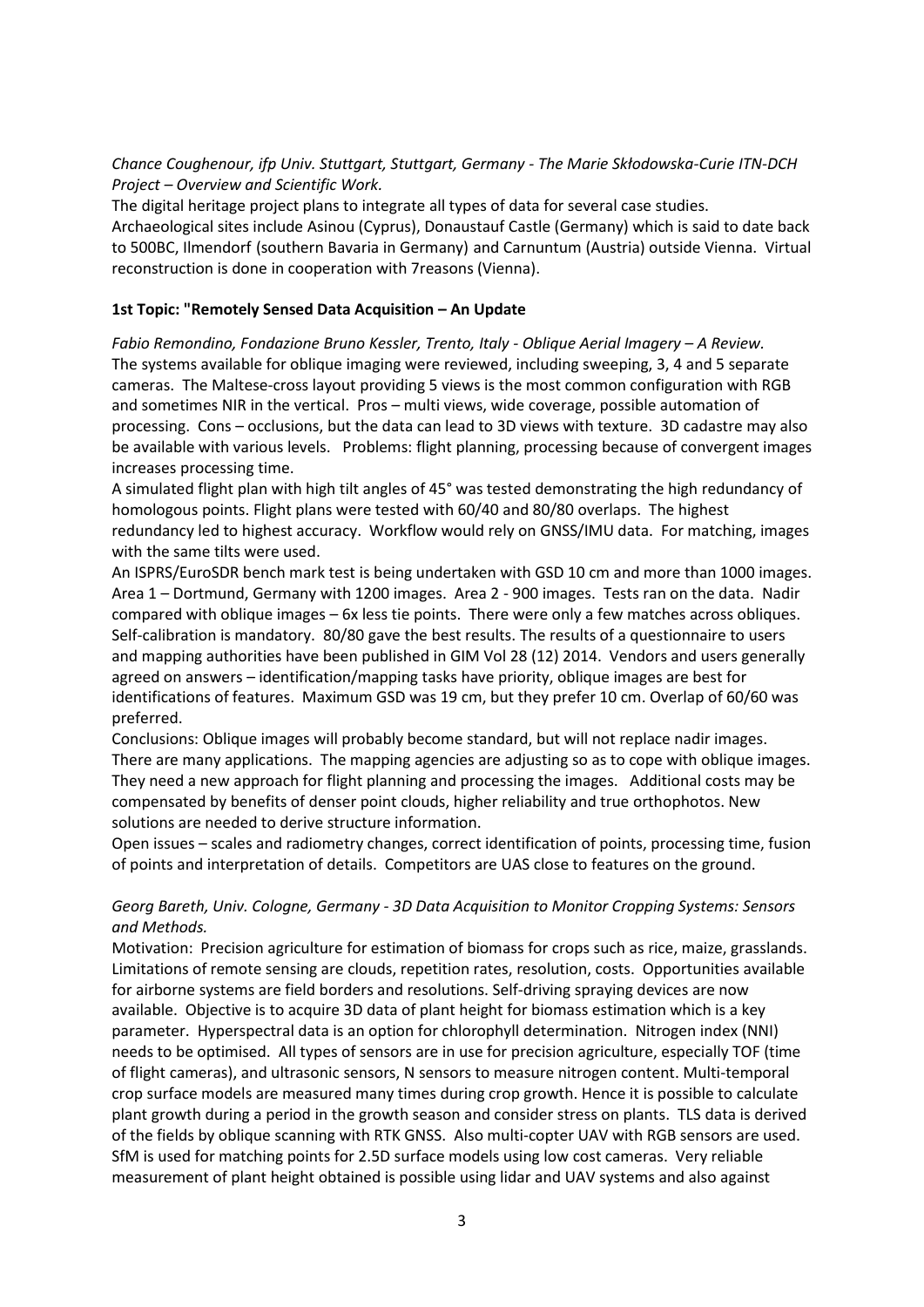manual measurement. Biomass determined with  $R^2$  of 0.84 derived from UAV. Plant height is a key parameter. Measurements are made of grass height using rising plate meter compared with UAV results. Conclusion: plant height as a robust estimator of biomass based on TLS/UAV, worked well for crop surface models (CSM).

*Wolfgang Wagner, TU Vienna, Austria - Big Data Infrastructures for Processing Sentinel Data* The amount of data being derived from new satellite systems requires large infrastructure. Sentinel 1, 2, 3, and 6 are important new sensors and will provide the best available data. ESA is taking leadership in EO. Sentinel-1 is a game changer with 20 m resolution, temporal resolution of 3 days in Europe, excellent quality, highly dynamic for land processes. Sentinel-1 will acquire 1.2 PB data in 7 years. This is a new era in data acquisition. A PB is a point of the earth for every 10 cm. 1 PB would take 64 years processing for 1 computer, so super-computers are required for Sentinel data. Moore's law will hold for a number of years (doubling CPU capacity every 2 years) and therefore new infrastructure will be required to bring users and their software to the data. A consequence is that cooperation is needed and specialisation. There is a business case for private sector involvement, such as Google and Amazon Web services. Google Earth Engine is involving 3 countries US, Europe and Asia. This is progressing with 'Googlish' which runs on the Google Earth Engine with an image oriented data structure. European Observation Data Centre (EODC) was founded in May 2014 as a PPP. It is a community facilitator, cooperative framework involving 13 countries. It is building up the infrastructure, initially with 4 PB. Operations commenced in June 2015 with a computer cluster, with 54,000 acquisitions of data or about 40 TB. Experimentation has commenced with data with 312 nodes on a super-computer resulted in obtaining output in 45 minutes.

Conclusions: EO is entering the era of big data. Developments are along the lines of private, general purpose computing or building new dedicated EO data centres.

### *Norbert Pfeifer, TU Vienna, Austria - Lidar: Exploiting the Versatility of a Measurement Principle in Photogrammetry*

Cameras determine angles and directions with processing subsequently. Lidar measures angles and range and the solution is simultaneous. Wavelengths characteristics define reflectances. There are challenges in processing bathymetric lidar. The water surface must be identified and modelled, and the effect of Snell's law must be applied. The footprint of bathymetric lidar is much wider than for terrestrial applications of airborne lidar – 60 cm for green laser but it depends on the flying height. The question is how the larger footprint relates to the bottom of the water? This has not been evaluated, but accuracy could be 15 – 20 cm. Time series changes in river banks can be determined. Full waveform lidar exploits radiometric and geometric measurements. Grasslands have been classified by decision trees with an accuracy of 75%, equivalent to competing methods such as using hyperspectral data.

Photon counts are suitable for large flying heights, including those from space. Simulations of returns of the footprint with conventional detection have been tested. Spurious photons may also be detected.

Using UAV as a platform for lidar, the results look as dense as TLS with very small footprint and for modelling tree diameter. (see GIM 2015 – Mandlburger et al)

Conclusion: Lidar provides more than directions and hence additional observations for classification of objects. Lidar from space requires correct interpretation of point clouds which needs knowledge of footprint size. Very highly dynamic lidar point cloud acquisition requires refined models of objects.

*Norbert Haala, ifp, Univ. Stuttgart, Germany - Image-based 3D Data Capture in Urban Scenarios* Representation of spatial data in 2.5D is unsatisfactory, so what is the appropriate representation of 3D structures? Hence he discussed the conversion of 2.5D to 3D. Point clouds are known in our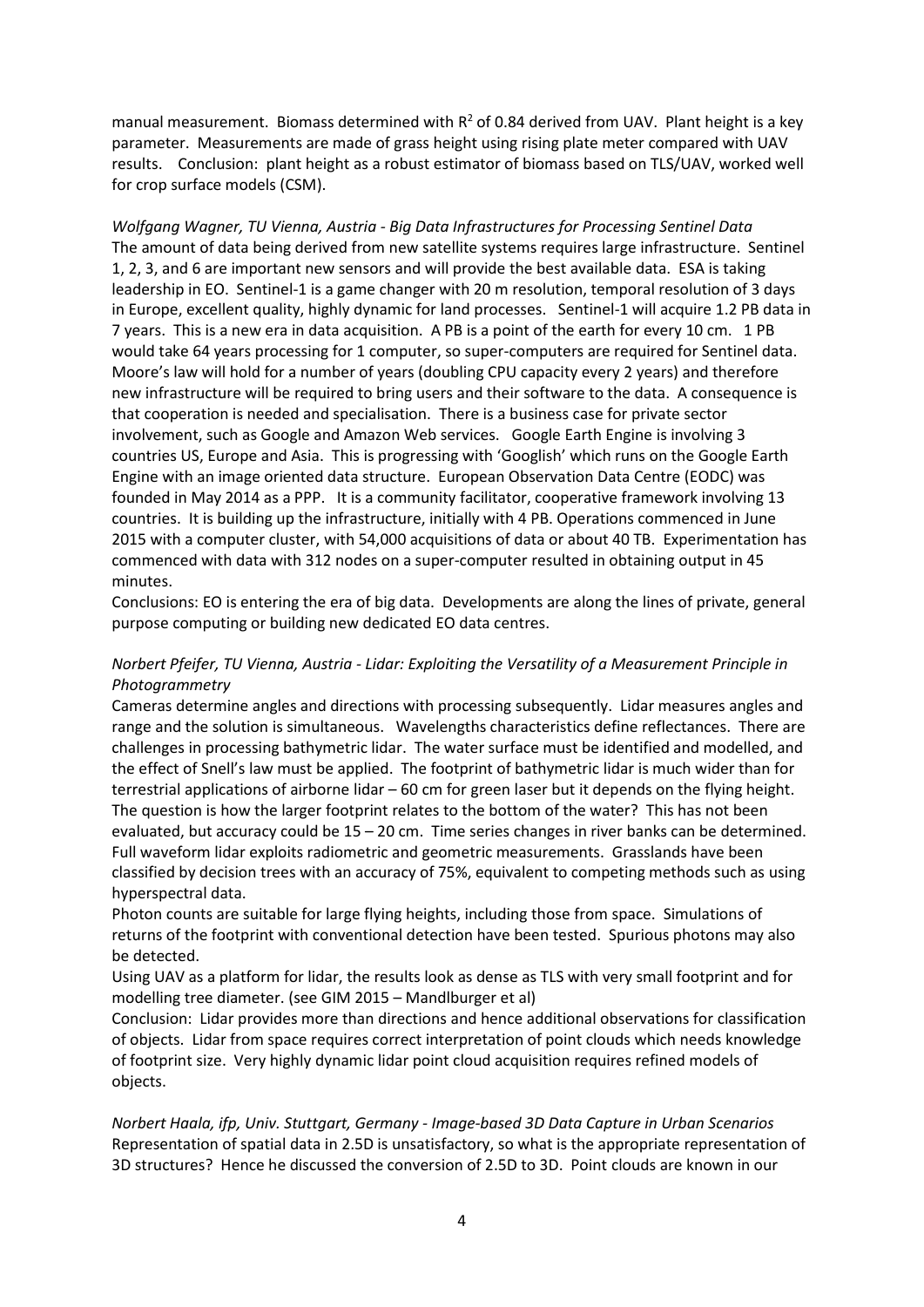field, but not voxels. He related depth maps and point clouds. Tests were undertaken of real-time visualisation using OpenSceneGraph software and hierarchical adding/removal of triangles, which are also 2.5D. Depth maps and meshes can be integrated and transformed to object space. Conclusions: multi-view stereo is complex. 3D meshes can be used and true 3D is possible.

### *Ismael Colomina, GeoNumerics S.L., Castelldelfels, Spain - On Trajectory Determination for Photogrammetry and Remote Sensing: Sensors, Models and Exploitation*

Two messages were provided: sensor orientation/positioning have made tremendous progress and navigation technology needs to be used properly. Trajectory is a function of time, navigation is realtime orientation. He described the Galileo navigation system, measurement accuracy and multipathing. GNSS infrastructure in future will involve 30-40 satellites to be seen simultaneously and 12 signals, which means about 1000 channel receivers. There is a revolution in MEMS, which are cheap and with low noise. A simulation study showed accuracies of 2 cm horizontal, 5 cm vertical and attitude at about 0.03°, which includes the revolution of low cost precision time keeping at 1 μs in 24 hours. Good timing results in good vertical accuracy. The conclusion is that there is ongoing progress in motion sensing.

## *Heiko Hirschmueller, Inst. Robotics, DLR Oberpfaffenhofen, Germany Computer Vision for Mobile Robot Navigation*

Navigation on Mars has been autonomous because of the time of communication at such distances. The robot system uses passive stereo matching. Outdoor scenes are typically well structured. The pipeline involves left and right images, stereo matching using SGM because dense matching is required and implemented on a FPGA, which is also the Daimler solution for autonomous car driving. Visual odometer using wheels and tracking of natural features, all 6 DoF being determined. Robustness is more important than accuracy. Visual odometry and IMU enables real-time control of the robot. Odometry takes about 20 ms which is too long, hence the need for IMU. For mapping and path planning, transferability is based on roughness, steepness and obstacles etc. Search and rescue applications. He displayed the DLR Crawler with stereo cameras and IMU. The Pelican flying system includes cameras, IMU, FPGA, but no GNSS, with everything done on-board. Depth maps and voxels are used. He demonstrated a flight outdoors to indoors to outdoors. It was also tested in a dusty mine. A light weight rover unit (LRU) has been developed as a prototype. Roboception(.de) GmbH is a spin-off company from DLR for commercialising of developments in robots. Detailed errors and confidence provided for every pixel with SGM.

### **2nd Topic: "Advanced Modelling in Photogrammetry, Computer Vision and Computer Graphics"**

*Christian Heipke, Leibniz Univ. Hannover, Germany – Image Analysis Based on Probabilistic Models* Tasks in image processing include geometric parameter estimation, image classification which may involve machine learning and image interpretation, object extraction and tracking. Strategies for auto recognition of objects in sensor data require knowledge about objects. There are model and statistical based approaches which learn from examples, or analysis based on similarity of features in feature space. Problems are complexity and transferability. Probability approaches can produce provable results. Examples are MLC, logic regression and random field. Non-probabilistic approaches are support vector machines and random forests.

Markov random fields consider context. Class labels of neighbouring nodes are not independent, hence smoothing is involved. There is a dependence of the classes in the simultaneous classification of all pixels. Conditional random field (CRF) (Kumar and Hebert 2006) includes associate potentials and interaction potentials. CRF is a better approach for classification tasks and can be formulated by the Potts model. Some examples were described to demonstrate the method. Land cover analysis resulted in 85.5% accuracy, but problem was the need for training data. Road extraction – 3 vertical layers created, some with occlusions and some without - accuracy was 85% while accuracy from random forests was 83.4%. The approach is suitable for multi-temporal and multi-resolution data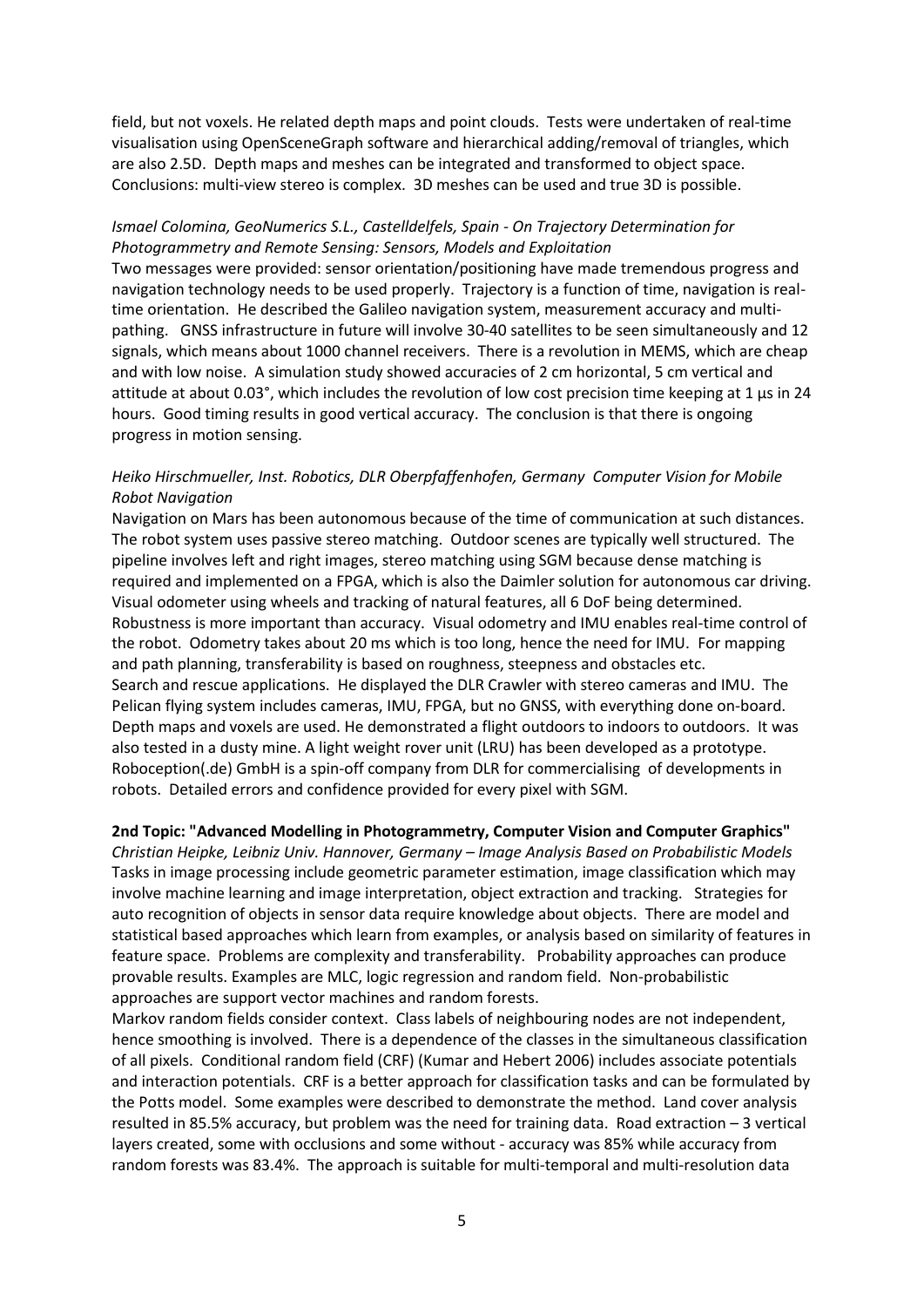and data with different scales. Success depends on proper feature selection. Few but expressive features are often sufficient. An approach is required for auto feature extraction. Global context also needs to be defined, eg roads are parallel to buildings. Hierarchical models could also be considered. The use of higher order also has potential, ie pixels further way from the central pixel. Can errors in training data be modelled?

## *Helmut Mayer, UniBw Neubiberg, Munich, Germany - From Orientation to Functional Modeling for Terrestrial and UAV Images*

UAV images can be used to produce fully 3D models of buildings, since there are objects that are not available in 2.5D. A 3D model of a building is 800MB, so it is necessary to produce functional models. For orientation, a high level of completeness and precise orientation by combining RANSAC is needed, least squares image matching, triplets based and hierarchical fully automatic linking. Corresponding pairs found by SIFTGPU. Minimum number of pairs using minimum spanning trees (MST). Accuracy is much better than VisualSfM and much faster. Scalable 3D modelling - used divide and conquer scheme with adaptive splitting of 3D voxels. Disparities were modelled using total variation (TV). Window size is based on threshold for TV. Relation of disparity to TV learned for data. Fully 3D data is demonstrated in examples. For buildings, it is necessary to detect vertical planes using statistical sampling of roof nodes and selecting best ones. For façade interpretation he uses catalogues of doors, windows etc.

*Konrad Schindler, ETH Zurich, Switzerland - Recent Developments in Large-scale Tie-point Search* Image sets are unordered, especially crowd sourced images, as well as those from consumer UAVs. It is not possible to predict photos with homologous points. The task is to find points and determine correspondences, which is the bottleneck. A possible solution is to speed up parameter modelling by reducing the number of images by eliminating the redundant images, reducing the number of connections, that is, find multi-view correspondences directly. To reduce the number of images, select threshold by feature pyramid, try to recover features that do not match. A simple solution is to learn from training data, which descriptors will match, but the threshold needs to be selected with care otherwise too many features will be lost. Savings in computing time depend on details in the images. Match graph – set up a network, find clusters in images using one representative, restrict the number of images to the minimum dominant set and then bring in others later. Clustering can be brittle and low accuracy is likely. Restrict number of image pairs, gradually building up surrogate pairs, select the most similar images using a single measure. This tends to give better networks, but increases costs. Search structures ('vocabulary tree') can make the process more efficient. For efficient multi-view matching, if vocabulary is large enough eventually most words appear at most once in an image. Need initial values which should be based on pairwise matching. The approach is limited to 100,000 images because of the size of the memory. Which method should be used? It is horses for courses. Think of the goals, completeness v accuracy. If done correctly there is almost no too big data set. 100 million unordered images can be processed in 5 days on 1 computer. A review paper will appear in ISPRS Journal next year.

#### *Luc van Gool, Univ. Leuven, Belgium - Real-time Photometric Stereo*

Photometric stereo using light domes, multiple images illuminated by lights on a dome with rotating table. His system was only operational in the laboratory, so a single camera portable system was developed with 260 LEDs. Differences in shades on objects lead to stereo. Lambertian reflection is not assumed so as to obtain closer to true reflections. The illumination, local albedo are known, hence reflectances can be determined if at least 3 lights are available. With multiple lights it is possible to solve the non-linear problem. Hence 3D reconstruction is possible in real time. Digital representation enables viewing details of objects on stone, coins, paintings, insects, metal plates with engraving. A new portable dome is available, for objects of 10-15 cm. Processing is done in 10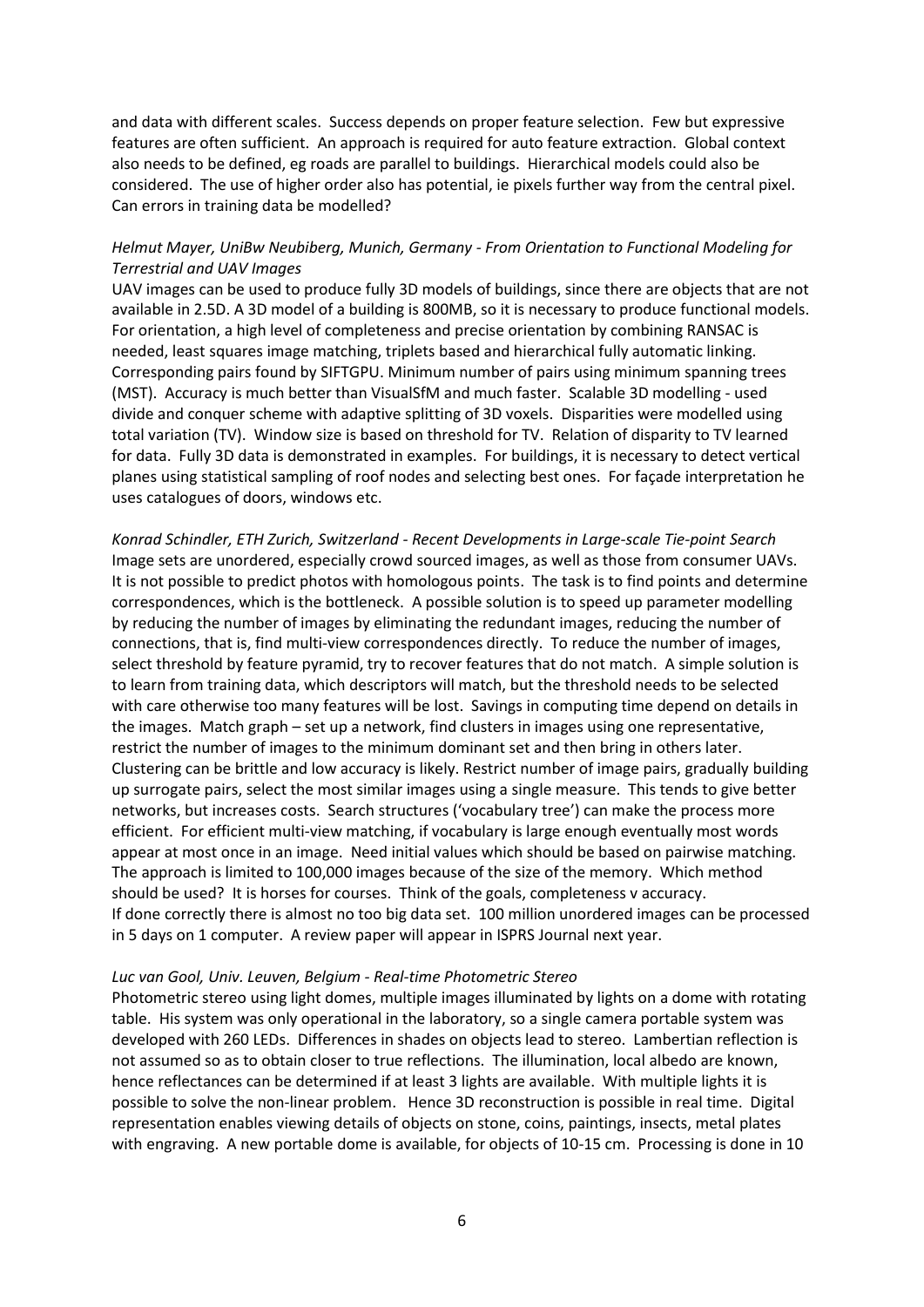minutes; success is improved by camera settings. GPU implementation should speed up the solution by about 1000 times, with each pixel executed on each thread of GPU.

# *Michael Klein, 7reasons, Vienna, Austria - The 4D-CH Calw Project – Spatio-temporal Modelling of Photogrammetry and Computer Graphics*

The company specialises in visualisation by transferring images into media production. The EU 4D-CH project acquires images from the wild and feed them into a pipeline for 3D/4D reconstructions. Calw, a medieval city in Germany from about 830 AD, serves as testbed for the 4D-CH World project. Point clouds, generated by SURE using aerial photos of a 2012 photo flight with 10cm GSD, a height map including roof heights was derived from the existing TIN LiDAR DTM. Building texture was obtained from images. Unwrapped diffuse and normal map textures were developed. To fill lack of information, a generic grammar based modelling approach was used to overcome time-consuming manual work and editing. Some problems still exist. The output was described to present the information to the public in modules on an internet platform, augmented reality, virtual reality etc.

## *Daniel Thalmann, Nanyang Tech. University Singapore - Hand Motion and Grasping: Capturing, Recognizing and Synthesizing*

Virtual images need details of hands that are accurate with deformations and coordinate complexity. Hand motions and deformations vary a lot, such as grasping. It is formulated according the size of the object, situations, weight of object. Some objects have handles (tubular structure). If tubes are available, it is possible to add fingers as well. Reaching involves all joints. Smart objects are those where the object helps the person to use it, eg door, drawer, lamps. The fusion of hand and body also needs to be formulated as well as gesture recognition. This can be done by regression forest and fusion using PCA.

## *Hans-Gerd Maas, TU Dresden, Germany - Photogrammetric Techniques for Spatio-temporal Analyses of Glacier Motion Patterns*

Greenland has about 20 large glaciers. If all the ice melted, the sea level would rise 7 m. The Jacobshavn Isbrae glacier is moving at the rate of 20 m per day comprising 110,000 km<sup>2</sup> with 35 m<sup>3</sup> of ice bergs. The glacier has retreated more than 20 km. In the past the velocity was measured at 20 m/day but NASA measured it at 35 m/day. Mechanisms need to be determined for change, melt, water flow, movement on water beneath the unstable glacier. Satellite images can be used for some aspects of the glacier, but not the effects of tide for which hourly images are required using close range photogrammetry and image sequences. Least squares matching, shadow correction, continuity constraints, targets for correct camera motion to obtain the correct trajectory. Georeferenced movement was about 40 m/day (SD=8cm) which is correlated with tides. Speed increases after carving. They determined the trajectories and considered the contributions of tides which varied over years. The dynamics of GLOF (Glacier Lake Outburst Flood) were observed for an early warning system. The project demonstrates the potential for photogrammetry for many different types of projects.

## *Manfred Buchroithner, TU Dresden, Germany - High up and Deep below – Dynamic 3D Cartography at the Roof of the World and in Sea-Level Caves*

Stereo cameras were used to measure glaciers in Tibet at an elevation of over 5000 m ASL. The purpose was to generate a time series of images (> 6000). Earthquakes shifted the cameras and this movement had to be corrected. Orthophotos were produced and the snow line determined. There was complete ablation in winter. They also visited a monastery that could be threatened by a GLOF. The valley was mapped using satellite images and DGPS measurements in the field.

The Kast cave system in Borneo was mapped because of its economic importance. A quadcopter was used and a Faro lidar scanner to scan the caves at various levels. Automatic analysis of the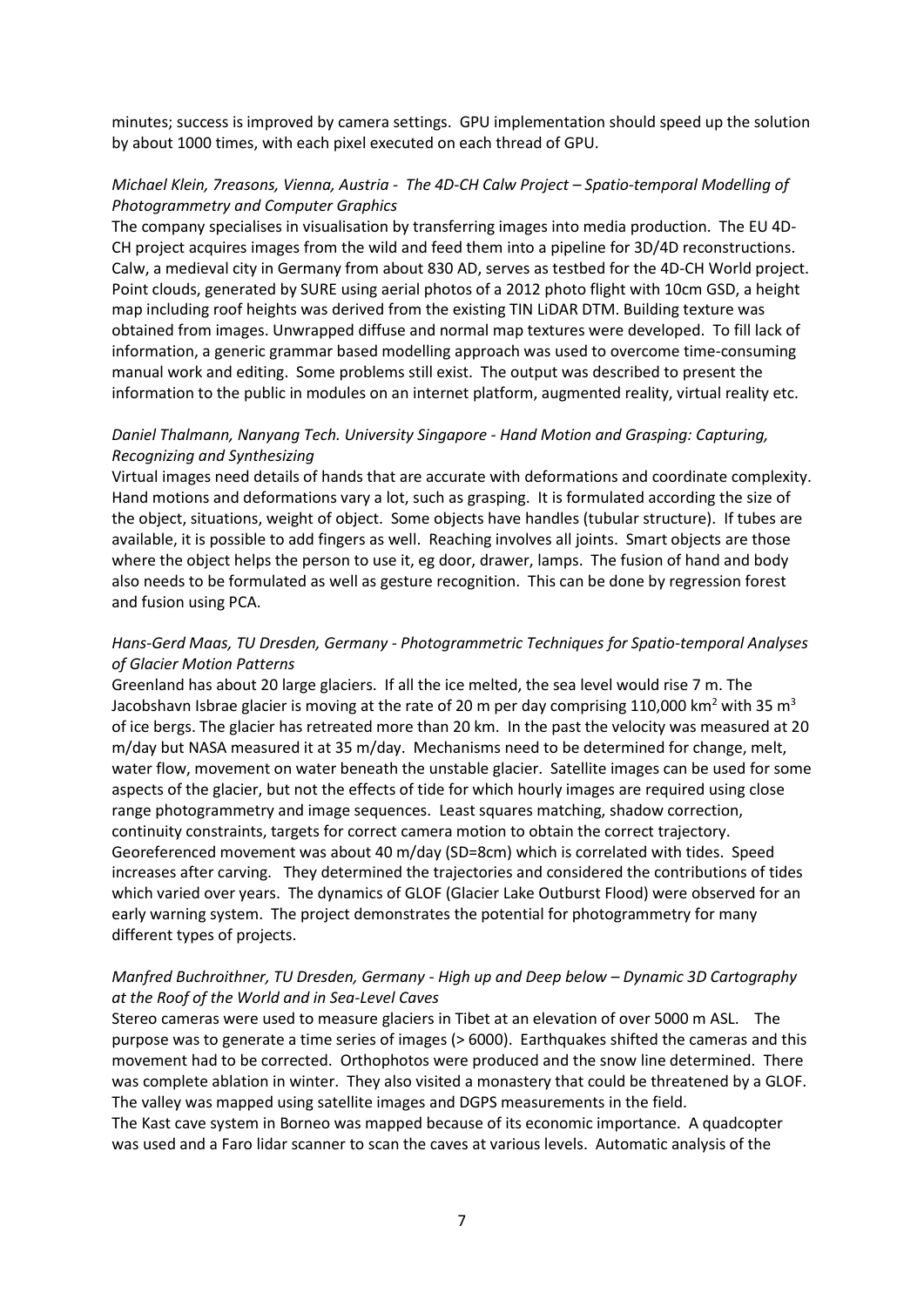caves was done to extract birds' nests. A 3D model of the caves was produced using a 3D printer with different levels displayed by different colours.

### *George Vosselman, Univ. Twente, The Netherlands - From Nationwide Point Clouds to Nationwide 3D Landscape Models*

In 2010 the Netherlands initiated the development of 3D geo information. There had been various initiatives by various cities, but the data was incomplete and in different models. Therefore it was proposed to produce a model of the whole country. TOP10NL data base at 10:000 is open data while the AHN-2 elevation data base was determined by airborne lidar. Two generations of data at 8-10 pts/m<sup>2</sup> amounting to 600 billion points, also open data, were classified as ground/non-ground. A 3D surface model was required without gaps, modelled at LOD1 (flat roofs), which is the simplest model. Modelling is based on many rules in converting 2D to 3D. Tiling and parallel processing were required using a supercomputer to process the 30,000 1  $km<sup>2</sup>$  tiles. Software from ITC was transferred to the supercomputer and processed in 1 month with 100 cores. The data was displayed with buildings as LOD1, bridges in 3D. Initially 90% of details were successful, but now 97% are complete. LOD2 would be useful being based on roof topology graphs. Correction of errors could be by interactive means but this would take a long time. It is suggested that error types should be recognised and a library of errors and a recipe of corrections listed. If this procedure does not work, then manual editing will be required. At present 95% of buildings are correct. LOD2 would require 13 days processing + 2 years interactive editing. An alternative is to acquire high overlap images for dense matching, but the cost would have to be funded by the national mapping agency.

#### *Clive Fraser, Univ. Melbourne, Australia - Advances in Close-Range Photogrammetry*

Evolution of close range photogrammetry (CRP) was given. 1. Conversion from film to digital. 2. Manual to automatic measurement and orientation. 3. Manual feature extraction to automatic 3D point cloud detection. CRP is now in the digital era with coded targets, feature based matching/SfM, automatic orientation. SfM is only used for point extraction followed by dense image matching. Automatic camera calibration has enhanced access to CRP. Bundle adjustment plus self-calibration for refined network, determination of 3D points with final block adjustment. Workflows are needed from semi-automatic to completely automatic with various scenarios available, but flexibility is needed.

Manual measurement using targets is still used (not obsolete) as in US for traffic accidents (>2000 operations) where an accuracy of a few cm is adequate. Photography is a permanent record; targets are used sometimes as in accident scenes with poor geometry, ie ill posed. Hence special solutions are required. Using images in court can be an issue. Simple diagrams are provided from images. Target based measurements are required for aircraft manufacturing which have high tolerance levels. Specialised photography with is used with 22,000 targets projected onto the aircraft component. Auto orientation, targetless, with 250k points in dense matching, examples are available from PhotoScan. What was achieved from SfM? A powerful technique for point correspondence, but less precise for matching, 0.03 pixel for targets compared with 0.3 pixel by feature matching. RANSAC approached can be used for filtering matches, obtaining initial values and dealing with many points in the point cloud. UAV data is not adequate for courts yet, since it is a blackbox solution. Auto camera calibration with/without targets gives the same accuracy due to the large number of points (20 v 55000).

## *Nadia Magnenat-Thalmann, MiraLab, Univ. Geneva, Switzerland - Image-based 3D Avatar for Virtual Try-on Applications* [\(http://www.miralab.ch/nadia-magnenat-thalmann/](http://www.miralab.ch/nadia-magnenat-thalmann/)

Digital humans are used for fashion industry. Free form interactive modelling, templates and precise surface structures are acquired. 80 pictures are taken simultaneously using Agisoft PhotoScan software. Problem is solving clothing research, mechanical properties of cloth, collision detection and response. Interaction of external forces on the cloth needs geometric modelling and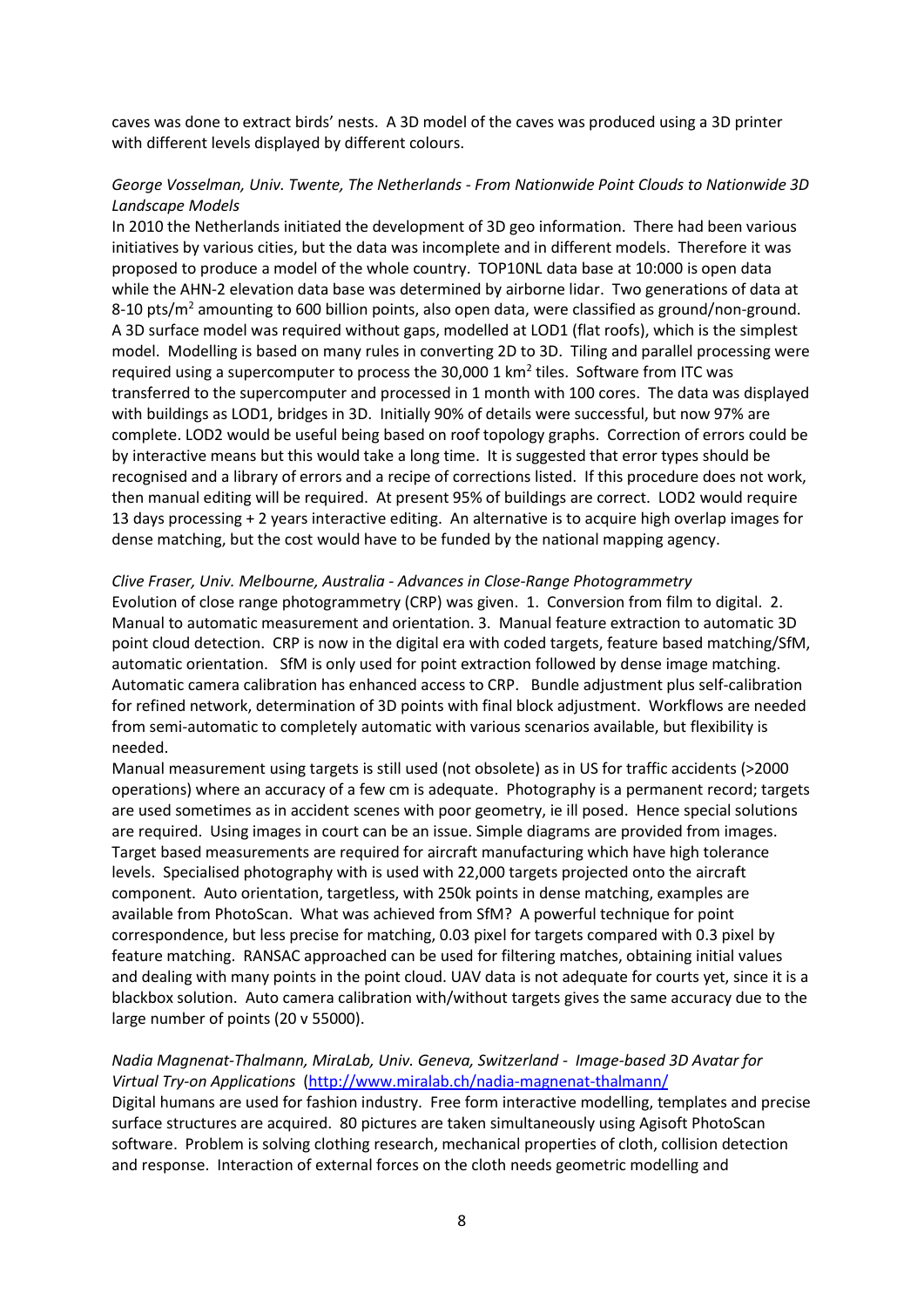visualisation. Start from sketches of patterns to display models and then animated models. 'Try on' of watches, rings on fingers etc were displayed. Various steps are needed to generate whole body of a specific size, using Kinect. She demonstrated construction of the person with clothing of different sizes, styles and on different devices.

# *Thomas Ertl, VisUS, Univ. Stuttgart, Germany eoVis – From Terrain to Tweets and Movements* Stuttgart Powerwall project.

Want a 6 m x 2 m display at 50 dpi. 16 x 4k projectors each with 9 Mp with a transfer rate of 20 GB/sec. There are many applications. Visualisation has an important role in exploiting data and its spatial properties. Visual Analytics is visualising very complex data relations. It commenced about 25 years ago. Is anything new? Yes. Terrain view techniques, geodata for situation awareness; focus on Twitter using tweets; look for spatio-temporal anomalies using keywords; data enrichment to understand urban dynamics; tracking ebikes; drilling down for temporal analysis; unknown correlations and deep insights about the semantic realm.

# *Kurt Rothermel, Inst. Distributed Systems, Univ. Stuttgart,Germany - Public Sensing – Using Your Mobile Phone for Crowd Sourcing*

Phones are powerful sensors in the sensor network. By 2019 there will be 11.4 billion mobile devices. Google developed a device for \$500 that can be programmed for the user's requirements. Mobile devices are good for crowd sourcing since there is no upfront cost. OpenStreetMap (OSM) now has 4.8 million GNSS points and about 30,000 active users. TomTom navigation uses 6 billion records, which are collected daily. Waze by Google has 50 million users for road condition monitoring, as in Boston. Challenges – hiding complexity, type of operations, user accessibility – privacy, energy requirements, quality of sensing. Some solutions are virtual sensors, abstraction, but they depend on the set of virtual sensors. Model driven sensing can be used in which required data is modelled. It can be used to evaluate the quality and fill gaps in sensing. Online learning of the models only takes a few minutes and saves energy. In the Com'N'Sense project at Uni of Stuttgart, users collect trajectory information. An example was shown, in which persons with IMUs on their shoes collected trajectories along floors and rooms for mapping a building. IMU has lots of drift so traces need to be corrected. Some parts of the building were mapped well, but need indoor grammar, production rules, probabilities and heuristics. A model driven strategy helps the crowd sourcing data collection process to come out with realistic indoors mapping.

# **3rd Topic: "Excellence in Geoinformatics"**

*Liqiu Meng, TU Munich, Germany - Mobility and Visuality of the Digital World* Locations are digitised, which is a function of resolution and then update frequency, and stored. Price is usually based on unit area. Mobility is one important aspect of humans. Visuality drives cartographic design. Many examples were shown of displays of visualisation.

*Lutz Pluemer, Univ. Bonn, Germany - Early Identification of Plant Stress in Hyperspectral Images* The purpose is to make the unobserved observable using hyperspectral images. Need nonparametric classification, such as SVM with various kernels. This minimizes the risk. Identification of diseases early on different crops is necessary. Curve of sensitivity to wavelengths varies when plants are diseased. Unsupervised learning is used for senescence. Clusters are derived by Simplex Volume Maximization.

*Monika Sester, Univ. Hannover, Germany. - Interpretation of Moving Point Trajectories*